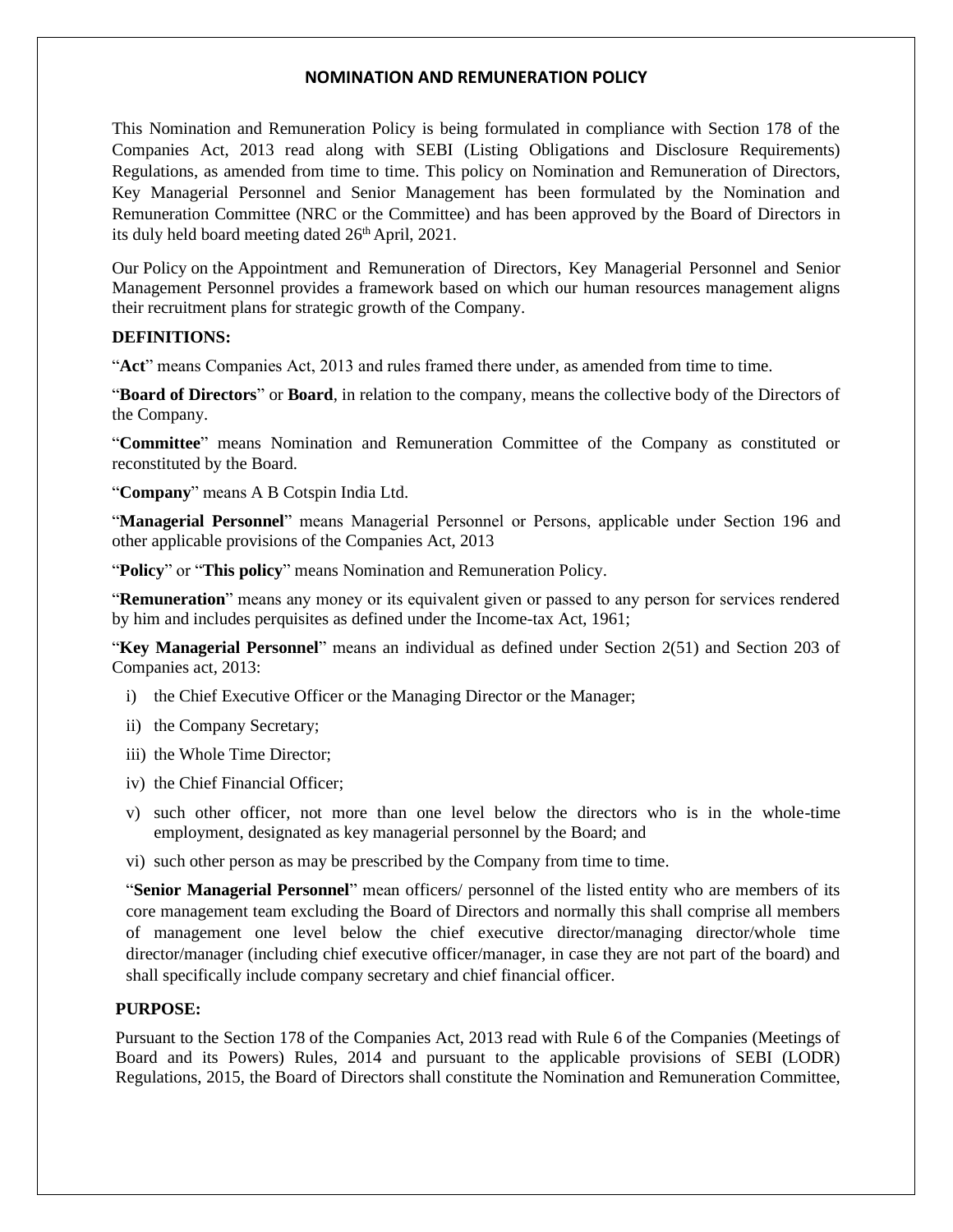to guide the Board on various issues on appointment, evaluate the performance, remuneration of Directors, Key Managerial Personnel, etc.

## **CONSTITUTION OF NOMINATION AND REMUNERATION COMMITTEE:**

The Board has constituted the "Nomination and Remuneration Committee" on 26<sup>th</sup> April, 2021. This is in line with the requirements under the Companies Act, 2013.

## **APPLICABILITY:**

This Policy is applicable to all Directors, Key Managerial Personnel and Senior Managerial Personnel and such other officer as may be prescribed by the Board of A B Cotspin India Limited.

## **OBJECTIVE:**

The objective of the Policy is to ensure that:

- The level and composition of remuneration is reasonable and sufficient to attract, retain and motivate Directors of the quality required to run the Company successfully;
- Relationship of remuneration to performance is clear and meets appropriate performance benchmarks; and;
- remuneration to Directors, Key Managerial Personnel and Senior Management involves a balance between fixed and incentive pay reflecting short and long-term performance objectives appropriate to the working of the Company and its goals.

## **ROLE OF THE COMMITTEE:**

The role of the NRC will be the following:

- To formulate criteria for determining qualifications, positive attributes and independence of a Director.
- To formulate criteria for evaluation of Independent Directors and the Board.
- To identify persons who are qualified to become Directors and who may be appointed in Senior Management in accordance with the criteria laid down in this Policy.
- To carry out evaluation of Director's performance.
- To recommend to the Board the appointment and removal of Directors and Senior Management.
- To recommend to the Board, Policy relating to remuneration for Directors, Key Managerial Personnel and Senior Management.
- To specify the manner for effective evaluation of performance of the Board, its committees and Individual Directors to be carried out by the Board, by the Nomination and Remuneration Committee or by independent external agency and review its implementation and compliance.
- To devise a policy on Board diversity, composition, size.
- Succession planning for replacing Key Executives and overseeing.
- To carry out any other function as is mandated by the Board from time to time and/ or enforced by any statutory notification, amendment or modification, as may be applicable.
- To perform such other functions as may be necessary or appropriate for the performance of its duties.

## **APPOINTMENT AND REMOVAL OF DIRECTOR, KEY MANAGERIAL PERSONNEL AND SENIOR MANAGEMENT**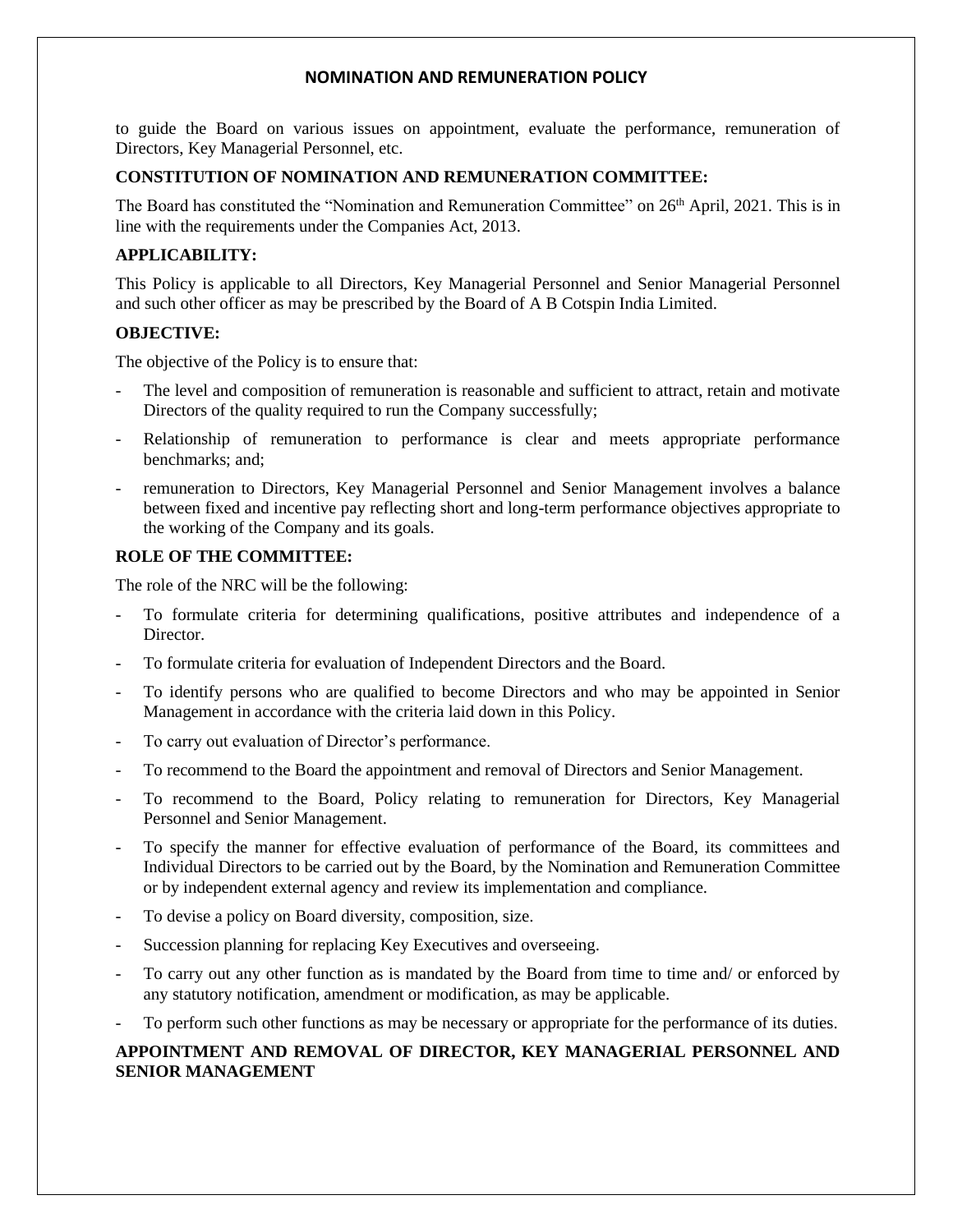- 1) The Committee shall identify and ascertain the integrity, qualification, expertise and experience of the person for appointment as Director, KMP or at Senior Management level and recommend his/ her appointment, as per Company's Policy.
- 2) A person should possess adequate qualification, expertise and experience for the position he/ she is considered for appointment. The Committee has authority to decide whether qualification, expertise and experience possessed by a person is sufficient/ satisfactory for the position.
- 3) The Company shall not appoint or continue the employment of any person as Whole-time Director who has attained the age of seventy years. Provided that the term of the person holding this position may be extended beyond the age of seventy years with the approval of shareholders by passing a special resolution.

### **TERM / TENURE**

- 1) **Chairman/ Managing Director/ Whole-time Director**: The Company shall appoint or re-appoint any person as its Executive Chairman, Managing Director or Executive Director for a term not exceeding five years at a time under the terms of the applicable provisions of the law. No reappointment shall be made earlier than one year before the expiry of term.
- 2) **Independent Director**: An Independent Director shall hold office for a term up to five consecutive years on the Board of the Company and will be eligible for re-appointment on passing of a special resolution by the Company and disclosure of such appointment in the Board's report.
- 3) No Independent Director shall hold office for more than two consecutive terms of upto maximum of 5 years each, but such Independent Director shall be eligible for appointment after expiry of three years of ceasing to become an Independent Director.

Provided that an Independent Director shall not, during the said period of three years, be appointed in or be associated with the Company in any other capacity, either directly or indirectly.

At the time of appointment of Independent Director it should be ensured that number of Boards on which such Independent Director serves is restricted to seven listed companies as an Independent Director and three listed companies as an Independent Director in case such person is serving as a Whole-time Director/ Managing Director of a listed company or such other number as may be prescribed under the Act.

### **EVALUATION**

The Committee shall carry out evaluation of performance of Director, KMP and Senior Management Personnel yearly or at such intervals as may be considered necessary.

### **REMOVAL**

The Committee may recommend with reasons recorded in writing, removal of a Director, KMP or Senior Management Personnel subject to the provisions and compliance of the Companies Act, 2013, rules and regulations and the policy of the Company.

### **RETIREMENT**

The Director, KMP and Senior Management Personnel shall retire as per the applicable provisions of the Act and the prevailing policy of the Company. The Board will have the discretion to retain the Director, KMP, Senior Management Personnel in the same position/ remuneration or otherwise even after attaining the retirement age, for the benefit of the Company.

# **POLICY FOR REMUNERATION TO DIRECTORS/KMP/SENIOR MANAGEMENT PERSONNEL**

1) **Remuneration to Managing Director / Whole-time Directors**: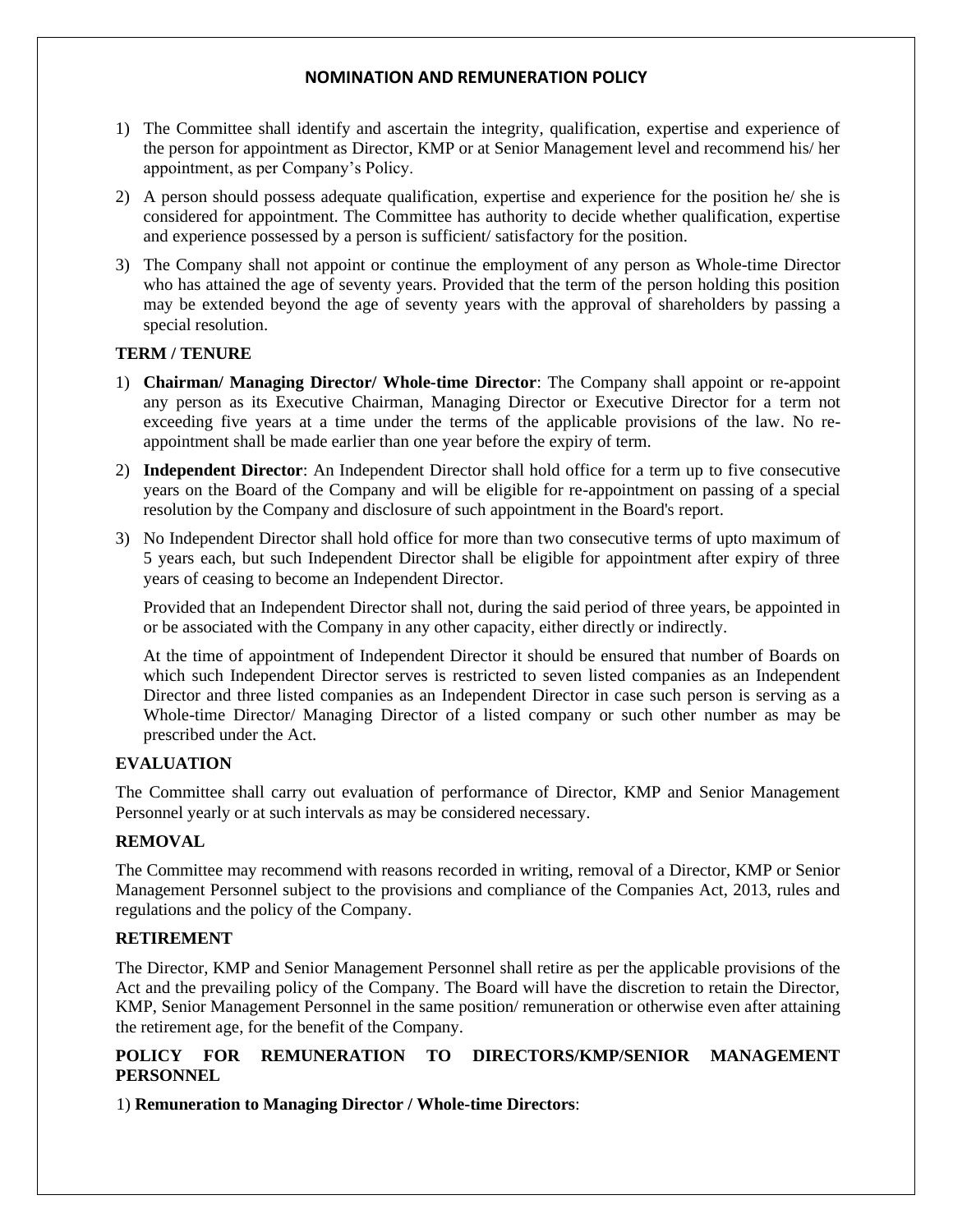- a) The Remuneration/ Commission etc. to be paid to Managing Director/ Whole-time Directors, etc. shall be governed as per the applicable provisions of the Companies Act, 2013 and rules made there under or any other enactment for the time being in force and the requisite approvals obtained from the Members of the Company and from other concerned authorities, if required as per the applicable provisions.
- b) The Nomination and Remuneration Committee shall make such recommendations to the Board of Directors, as it may consider appropriate with regard to remuneration to Managing Director/ Whole-time Directors.

#### 2) **Remuneration to Non- Executive/ Independent Directors**:

- a) The Non-Executive/ Independent Directors may receive sitting fees and such other remuneration as permissible under the provisions of Companies Act, 2013. The amount of sitting fees shall be such as may be recommended by the Nomination and Remuneration Committee and approved by the Board of Directors or shareholders, as the case may be.
- b) All the remuneration of the Non-Executive/ Independent Directors (excluding remuneration for attending meetings as prescribed under Section 197 (5) of the Companies Act, 2013) shall be subject to ceiling/ limits as provided under Companies Act, 2013 and rules made there under or any other enactment for the time being in force. The amount of such remuneration shall be such as may be recommended by the Nomination and Remuneration Committee and approved by the Board of Directors or shareholders, as the case may be.
- c) An Independent Director shall not be eligible to get Stock Options and also shall not be eligible to participate in any share based payment schemes of the Company, if any
- d) Any remuneration paid to Non-Executive/ Independent Directors for services rendered which are of professional in nature shall not be considered as part of the remuneration for the purposes of clause (b) above if the following conditions are satisfied:

i) The services are rendered by such Director in his capacity as the professional; and

- ii) In the opinion of the Committee, the Director possesses the requisite qualification for the practice of that profession.
- e) The Nomination and Remuneration Committee of the Company, constituted for the purpose of administering the Employee Stock Option/ Purchase Schemes, shall determine the stock options and other share based payments to be made to Directors (other than Independent Directors).

#### 3) **Remuneration to Key Managerial Personnel and Senior Management:**

- a) The remuneration to Key Managerial Personnel and Senior Management shall consist of fixed pay and incentive any, in compliance with the provisions of the Companies Act, 2013 and in accordance with the Company's Policy and subject to the compliance w.r.t. SEBI LODR Regulations, to the extent it is applicable to the Company.
- b) The Nomination and Remuneration Committee of the Company, constituted for the purpose of administering the Employee Stock Option/ Purchase Schemes, shall determine the stock options and other share based payments to be made to Key Managerial Personnel and Senior Management.
- c) The Fixed pay shall include monthly remuneration, employer's contribution to Provident Fund, contribution to pension fund, pension schemes, etc. as decided from to time.
- d) The Incentive pay shall be decided based on the balance between performance of the Company and performance of the Key Managerial Personnel and Senior Management, to be decided annually or at such intervals as may be considered appropriate.